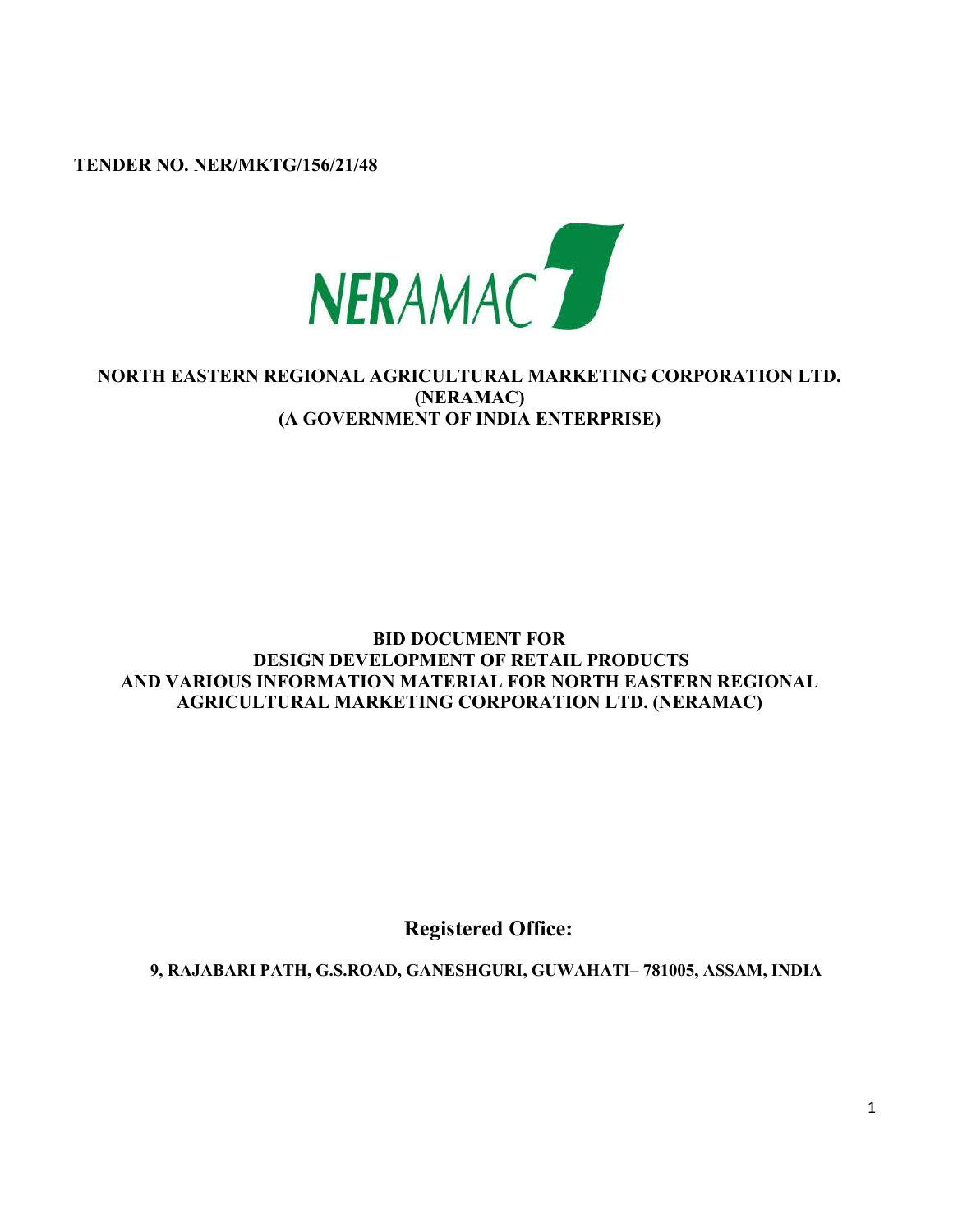### SHORT NOTICE INVITING TENDER

North Eastern Regional Agricultural Marketing Corporation (NERAMAC) invites bids for Design Development of Retail Products and various Information Materials for NERAMAC. Interested party/Firm having relevant experience with sound financial condition may download the EOI document/Form from NERAMAC's Website i.e www.neramac.com

#### **Important Dates:**

| Last date and time for the submission of Bid   | : $23^{\text{rd}}$ Aug'2021 up to 14.00 hrs |  |  |
|------------------------------------------------|---------------------------------------------|--|--|
| Date of opening of Bids                        | : $23^{\text{rd}}$ Aug'2021 at 15.00 hrs    |  |  |
| <b>Place of submission and opening of Bids</b> | :NERAMAC HEAD OFFICE                        |  |  |
|                                                | 9, Rajbari Path, Ganeshguri,                |  |  |
|                                                | Guwahati-781005, Assam                      |  |  |

In case the date opening falls on a holiday, the bids shall be opened on next working day at the same time and it will be binding on the Bidders for acceptance.

## 1. INTRODUCTION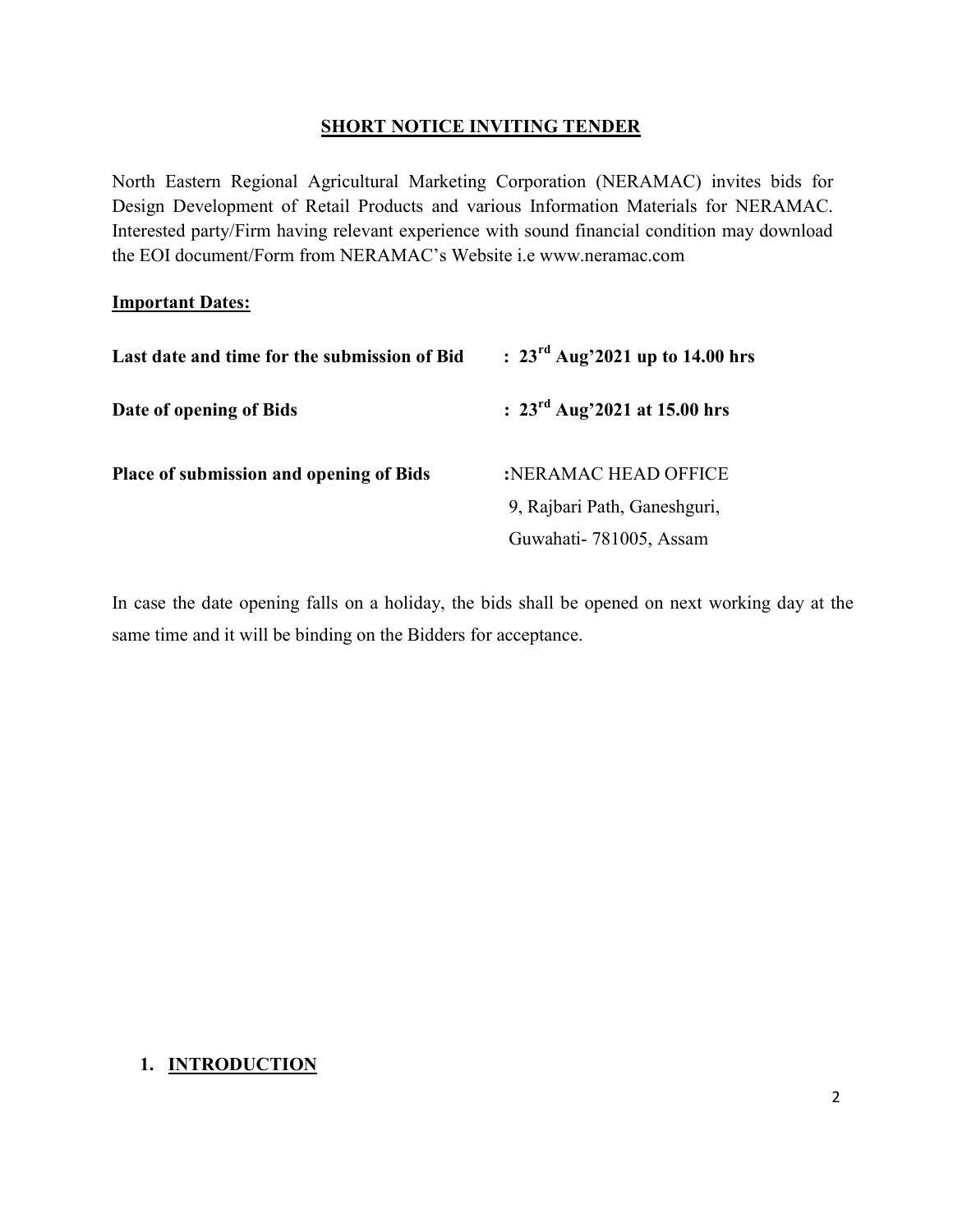North Eastern Regional Agricultural Marketing Corporation (NERAMAC) is a Government of India Enterprise, under Ministry of Development of North Eastern Region (hereinafter referred to as DoNER), set up to support farmers/producers of north east in getting remunerative prices for their produce and thereby bridge the gap between the farmers and the market and also to enhance the agricultural, procurement, processing and marketing infrastructure of the North Eastern Region of India.

NERAMAC is involved in both backward & forward linkage, an array of activities relating to marketing of the North Eastern Region(NER) identified Agri -Horti Produces and Products. Product diversification & value addition, certifying & branding of products etc thereby supporting rural producers in improving their product quality. Facilitating bulk purchase of rural produces by establishing institutional / corporate tie-ups. Retail outlets, Government Organizations for marketing tie- up. Sales channel for identified rural products. Organizing exhibitions at National, State and District levels for display and sale of rural products

### 2. SCOPE OF WORK

NERAMAC is looking for association with reputed Agencies/ Companies to create a better visibility, brand identity of NERAMAC in activities related to marketing of the NER identified Agri -Horti Produces and Products. Product diversification , value addition, certifying & branding of products.

The bidder has to do creative designs for Packaging, Branding, labeling of the new product, Information Material Development- Brochure, Catalogues, Leaflets, Annual Report, Flex Design works for National & State Level Marketing ,Skill Development and Promotional Activities etc of NERAMAC.

Therefore, it has been planned to hire Agencies/ Company for Design Development in terms with the condition that the Agencies/ Company has to closely work with Marketing and Associated Division of NERAMAC.

#### 3. GENERAL TERMS & CONDITIONS:

- a. Any bids received after the deadline shall not be entertained under any circumstances whatsoever. In case of postal delay this Institute will not be responsible. Unsealed bid shall be out rightly rejected.
- b. Bids must be in the enclosed prescribed Performa on the letter head of the firm duly signed by the Proprietor/ Partner/ Director or their authorized representative. In case of signing of bid by the authorized representative letter of authorization must be attached with the bid.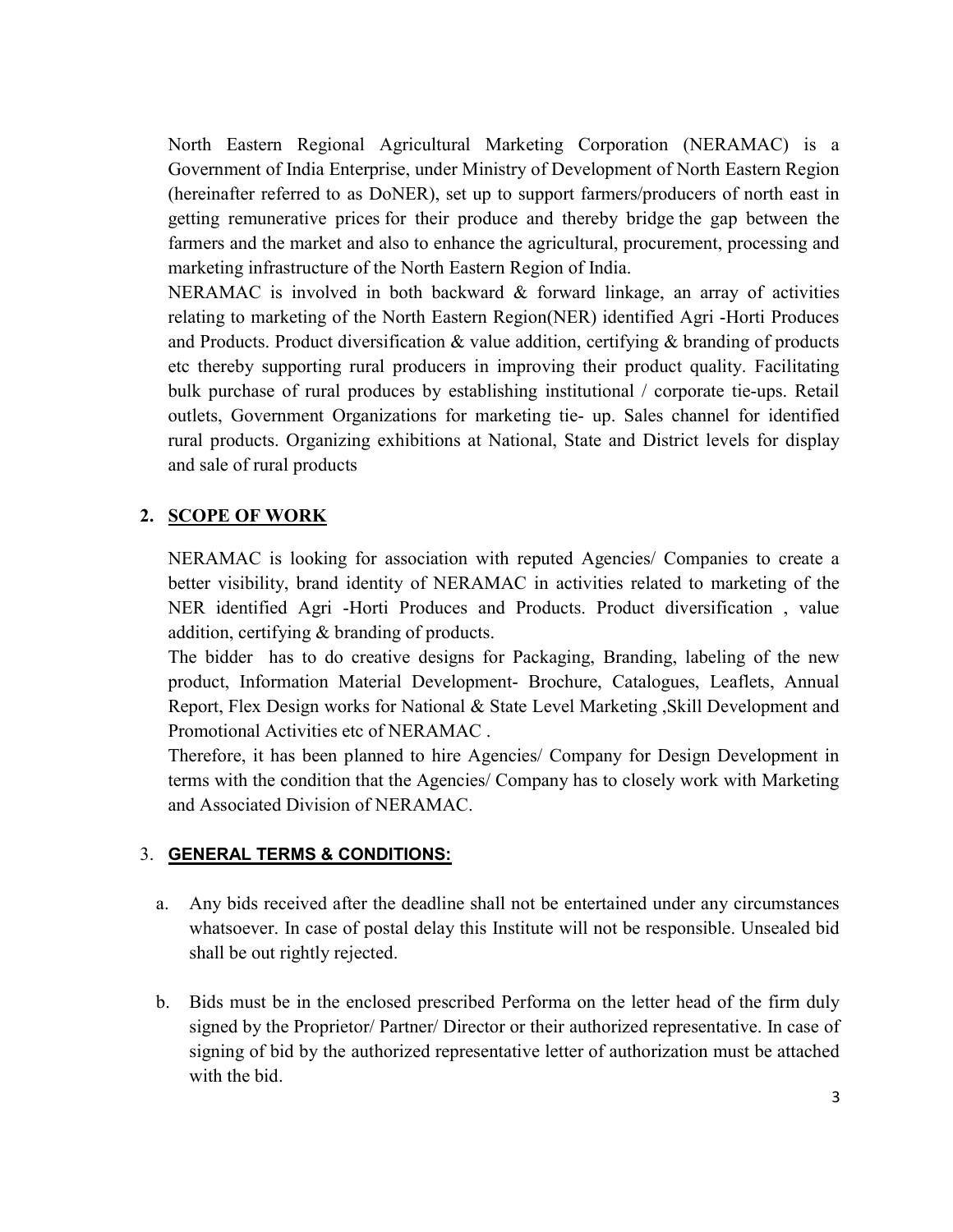- c. Rates must be quoted in Indian rupees and as per the format specified , taxes extra if any must be written separately.
- d. No overwriting or scribing is permitted in the rate. If found, the quotation shall be summarily rejected.
- e. The rates quoted shall be valid for a period of 365 days from the date of opening of the quotation. If NERAMAC receives no communication/intimation in this regard from the bidder, this condition shall be deemed as agreed by the bidder.
- f. RTGS/NEFT details need to be furnished by the supplier with the bid on the letter head of firm/agency.
- g. The following conditions and self-attested copy of the same are to be attached with the bid:
- h. The Agency shall be Sole proprietor Firm, Registered Societies, Partnership Firms/ Limited Liability Partnership Firms/ Registered Companies. Copies of Articles of Association / Memorandum of Association (in case of registered companies), Bye laws and certificates of registration (in case of registered co-operative societies), Registered Partnership deed (in case of partnership firm), relevant Registration Certificates/ Deeds (in case of individuals/Proprietorship) should be furnished with the bid.
- i. Should have valid Registration Certificate / Trade License / /PAN Card /GST Registration.
- j. The bidding Company/Firm/Agency must have experience in Professional Design Development Services in the last 5 years. Copies of Work Orders & satisfactory working completion certificate are required to be enclosed with the bid.
- k. Preference will be given to Company/Firm/Agency having experience in providing Design Development Services for Government/PSU Sector.
- l. The bidding Company/Firm/Agency should have service facility in Guwahati and should be capable to render service within 24 hrs in all the 8 NE state either directly or have arrangement.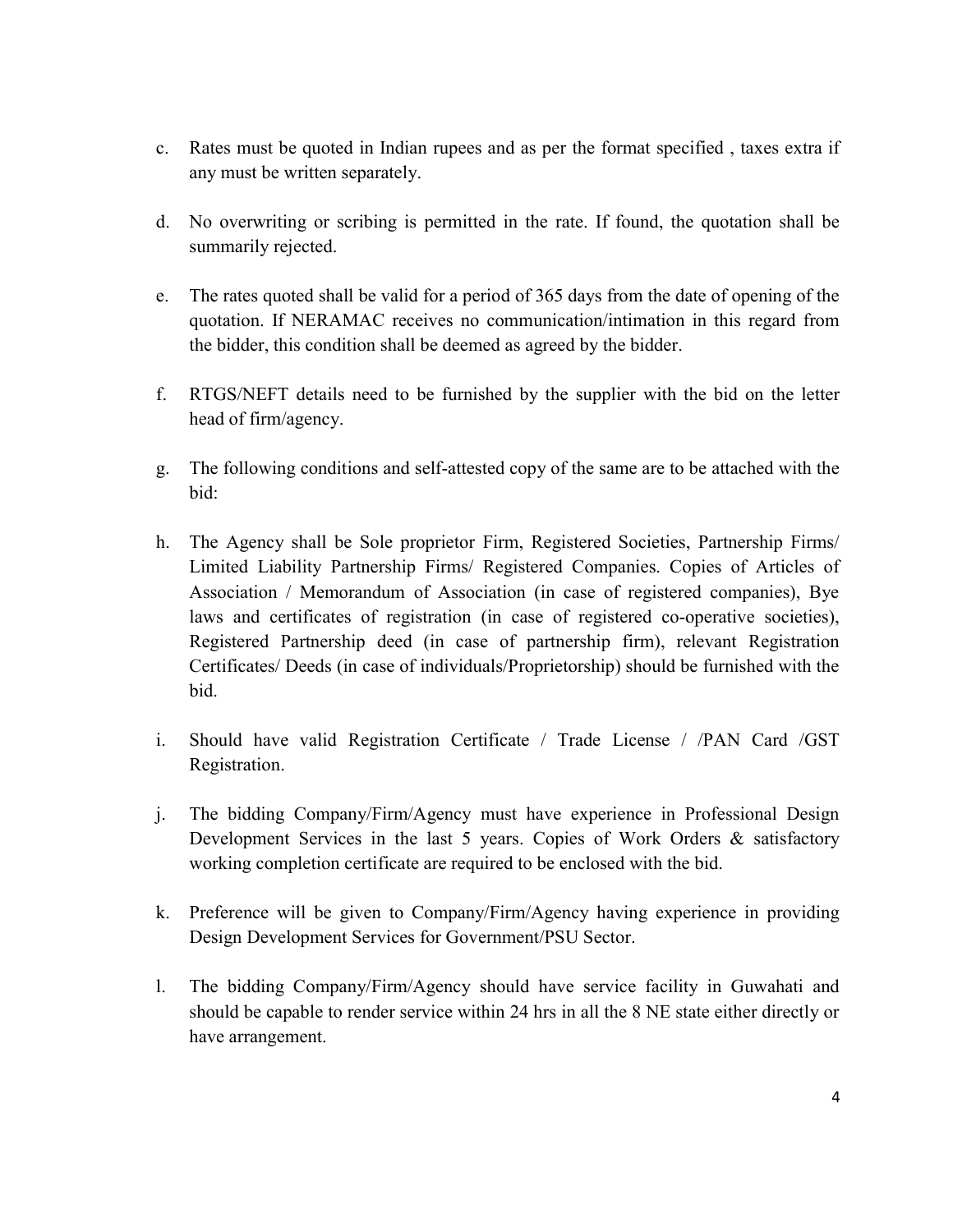- m. The bidding Company/Firm/Agency should not be blacklisted by Central or State Government or Government Organizations/Agencies.
- n. The successful bidder shall be bound to supply the items at such agreed rate and terms during the aforesaid period.
- o. No Bidder shall be allowed at any time on any ground whatsoever to claim revision or modification in the rates quoted by him. Representation to make correction in the bid documents on the ground of clerical error, typographical error, etc., committed by the firm/agency in the bid shall not be entertained after submission of the bids.
- p. The Management of NERAMAC reserves the right to cancel the bid without assigning any reason whatsoever.
- q. In the event of any dispute or differences arises between the successful bidder and NERAMAC in relation to this bid, the construction of any provision thereof or duties or liabilities of the successful bidder, the parties shall make effort to negotiate and settle their disputes amicably. When the parties fails to arise at an amicable settlement, the dispute shall be referred to a sole Arbitrator be appointed by MD, NERAMAC. The venue of arbitration shall be at Guwahati.
- r. Successful Company/Firm/Agency shall have to execute an agreement as specified from the date of dispatch of letter of acceptance

## 4. OTHER TERMS & CONDITIONS

- a. The Successful Agency/ Firm has to work for any design development works, as required for the NERAMAC in the same approved rate.
- b. NERAMAC will award the contract to the Agency/Firm whose quotation has been determined to be substantially responsive and who has offered the lowest evaluated quotation price.
- c. Notwithstanding the above, the Authority reserves the right to accept or reject any bid and to cancel the bidding process and reject all quotations at any time prior to the award of contract.
- d. Payment shall be made immediately after submission of the design both (Hard & Soft Copy) along with invoice.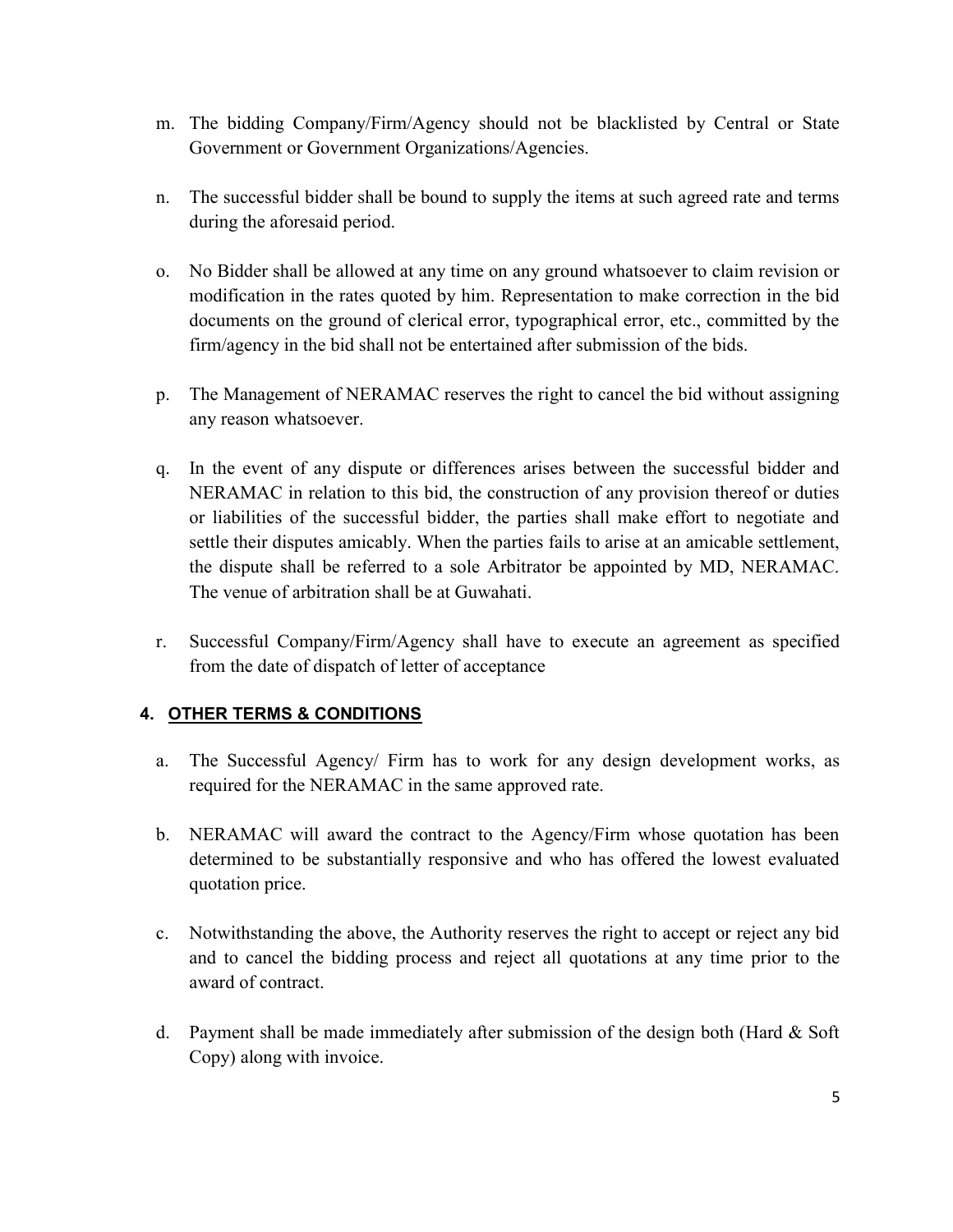- e. The Successful Agency/ Firm has to submit 2/3 variety of design on each assignment and NERAMAC will finalize the suitable design.
- f. The Successful Agency/ Firm have to do the necessary changes in the design as per the instruction of NERAMAC till finalization.
- g. All the desired works should be completed and handed over to the NERAMAC before sufficient time for execution.
- h. The schedule given for delivery is to be strictly adhered to in view of the strict time schedule. Any unjustified and unacceptable delay in delivery shall render the Agency/Firm liable for liquidated damages and thereafter NERAMAC holds the option for cancellation of the contract for pending activities and completes the same from any other Agency/Firm. NERAMAC shall fix suitable penalty in full or part from the payment against the assignment on the gravity of the lapses.
- i. NERAMAC is not bound to accept the lowest tender and reserves the right to reject any or all tenders without assigning any reasons thereof.
- j. The Agency/firm has to quote the rate as per the given format.
- k. Non-submission of any document required indicated in the Eligibility conditions will render the Bid to be rejected.
- l. NERAMAC shall reserves the right to terminate the contract at any point of time due to unsatisfactory performance.

## 5. INSTRUCTIONS TO BIDDERS

The Bidders shall be responsible for all of the costs associated with the preparation of their Bids and their participation in the Bidding Process. NERAMAC shall not be responsible or in any way liable for such costs, regardless of the conduct or outcome of the Bidding Process. It shall be deemed that by offering a Bid , the Bidder has:

- a. made a complete and careful examination of the bidding documents & offered site;
- b. received all relevant information from NERAMAC;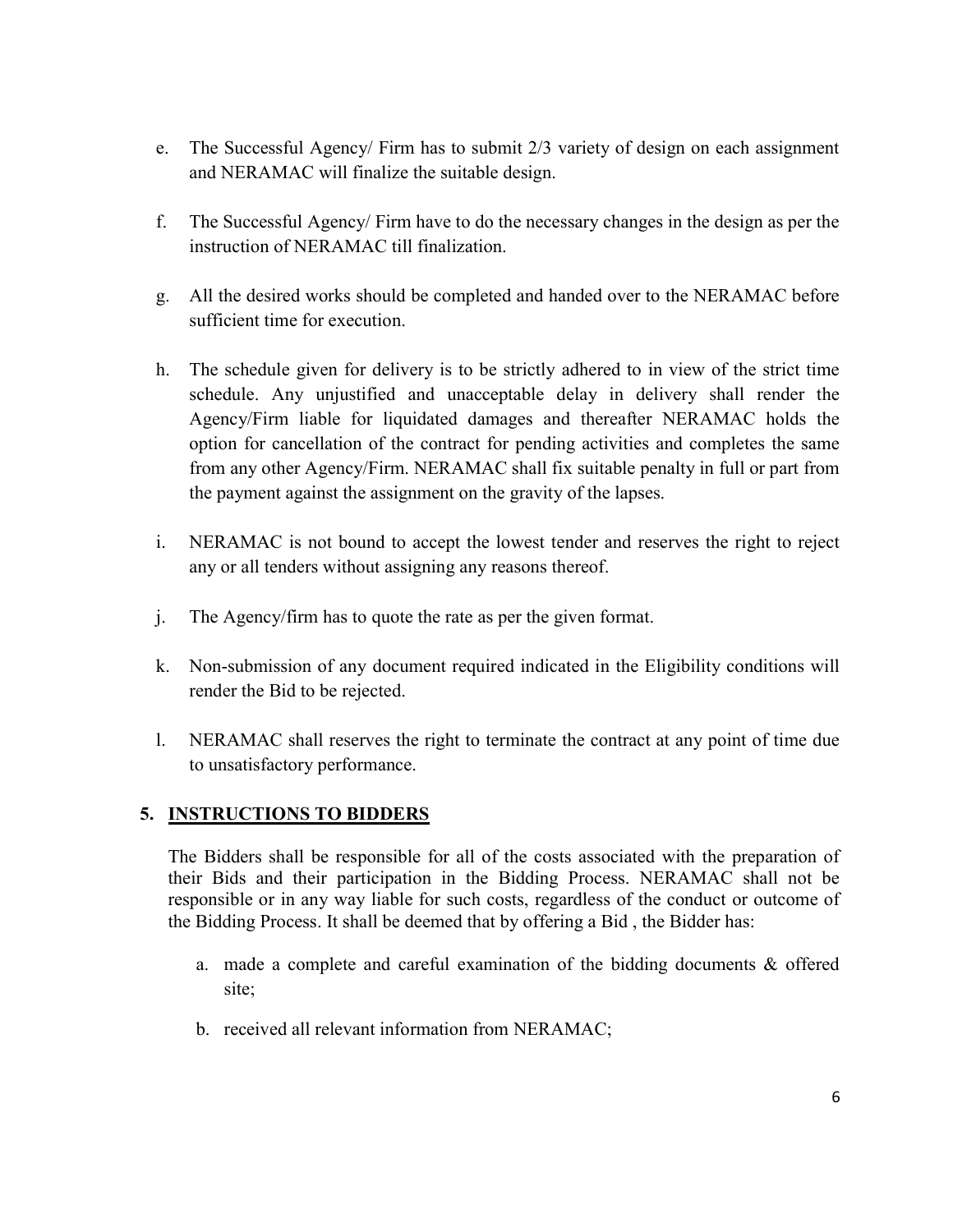- c. Satisfied itself about all matters, things and information hereinabove necessary and required for bidding, execution of the agreement in accordance with the bidding documents and performance of all of its obligations there under;
- d. acknowledged and agreed that ignorance of any of the matters hereinabove shall not be a basis for any claim for compensation, damages, claim for performance of its obligations, loss of profits, etc. from NERAMAC;
- e. Agreed to be bound by the undertakings submitted by it under and in terms hereof.

Any corrigendum including extension of date or change of date for submission of the tender shall be published only on the website and that shall be deemed to have been seen by the bidders.

## 6. SUBMISSION OF TENDER:-

Part-I shall be named "Technical Bid" and shall comprise

- a. Signed Bid Document
- b. Annexure-A
- c. Bid Security in the form as specified .
- d. Qualification Information and supporting documents as specified.
- e. Annexure-C & Annexure-D

Part-II shall be named "Financial Bid "and shall comprise.

- a) Application for submission of financial proposal.
- b) Form for financial proposal: Annexure-B

Each part will be separately sealed and marked in accordance with the sealing and Marking Instructions. The bidder shall prepare Two Copies of the bid, marking them "Original "and "Copy "respectively.

7. FEES PAYABLE:- The following fees are payable at various stages of the bidding process:

The bidders registered with NSIC & MSME are exempted of Tender Fee & Earnest Money Deposit .

a) Tender Fee : Tender document fee of Rs. 1,000/- (Non-refundable) should be submitted through RTGS/NEFT in favour of:

Name : NERAMAC LTD.

Bank Name: State Bank of India,

Branch Name: New Guwahati Branch, Bamunimaidam

Account No: 10566982782, IFSC Code: SBIN0000221.

Tenders not accompanying the tender fee shall be rejected out rightly and shall not be processed.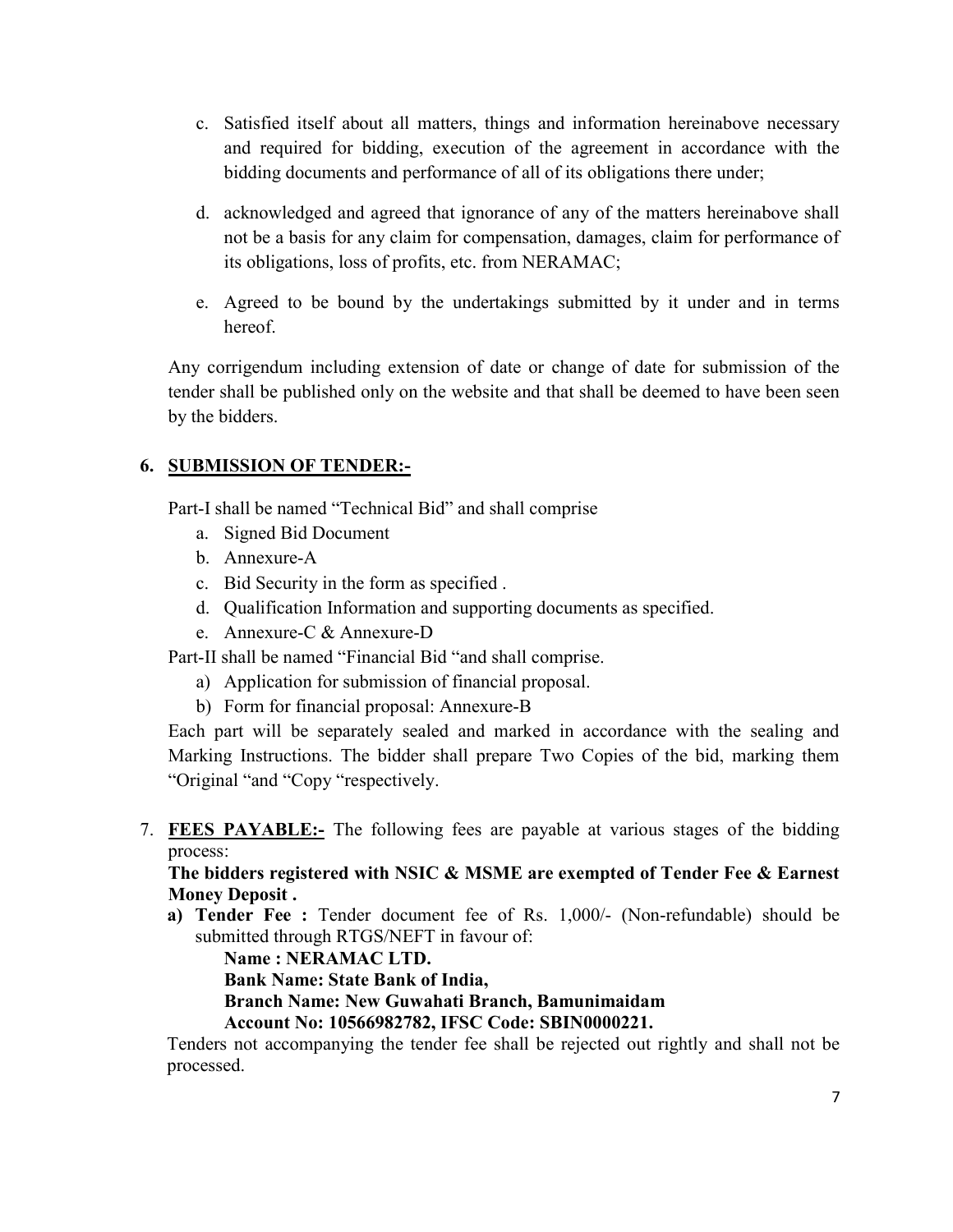- b) Earnest Money: EMD of Rs.25,000/-(Rupees Twenty Five Thousand)Only should be submitted through RTGS/NEFT in favour of: Name : NERAMAC LTD. Bank Name: State Bank of India, Branch Name: New Guwahati Branch, Bamunimaidam Account No: 10566982782, IFSC Code: SBIN0000221.
- c) Refund of Earnest Money: The Earnest Money of unsuccessful Bidders shall be refunded soon after bidding process has been completed. No interest shall be payable on earnest money deposited with NERAMAC.
- 8. PROCEDURE FOR SELECTION:-All the applications received in response to the bid will be scrutinized by the Evaluation Committee to be formed by NERAMAC in two phase evaluation process.

Phase-I:-All the proposals received will be scrutinized to assess their eligibility based on the qualifying criteria. Those proposals which do not meet the qualifying criteria will be rejected, forthwith, or at any stage of detection.

Phase II:-Technically qualified Bidder, who has quoted the lowest quoted price shall be selected.

## 9. SUBMISSION & OPENING OF BID –

Sealed Bids must be submitted and delivered to the following address: TO,

THE MANAGING DIRECTOR

NERAMAC HEAD OFFICE

9, Rajbari Path, Ganeshguri,

Guwahati- 781005, Assam

On or before 1400 Hrs on 23<sup>rd</sup> Aug'2021and the Technical Bids will be opened on the same day at 1500 Hrs, in the presence of the bidders or their authorized representatives, who wish to attend. If the office happens to be closed on the date of receipt of the bids as specified, the bids will be opened on the next working date at the same time & venue.

NOTE: Bidder shall be solely responsible for submission of EOI documents and should ensure that all documents & PF and EMD are submitted. NERAMAC shall not be responsible for any loss of Documents or Fee before it is accepted and acknowledgment by NERAMAC.

Yours faithfully,

Date:

 Seal & Signature Authorized Signatory

Place: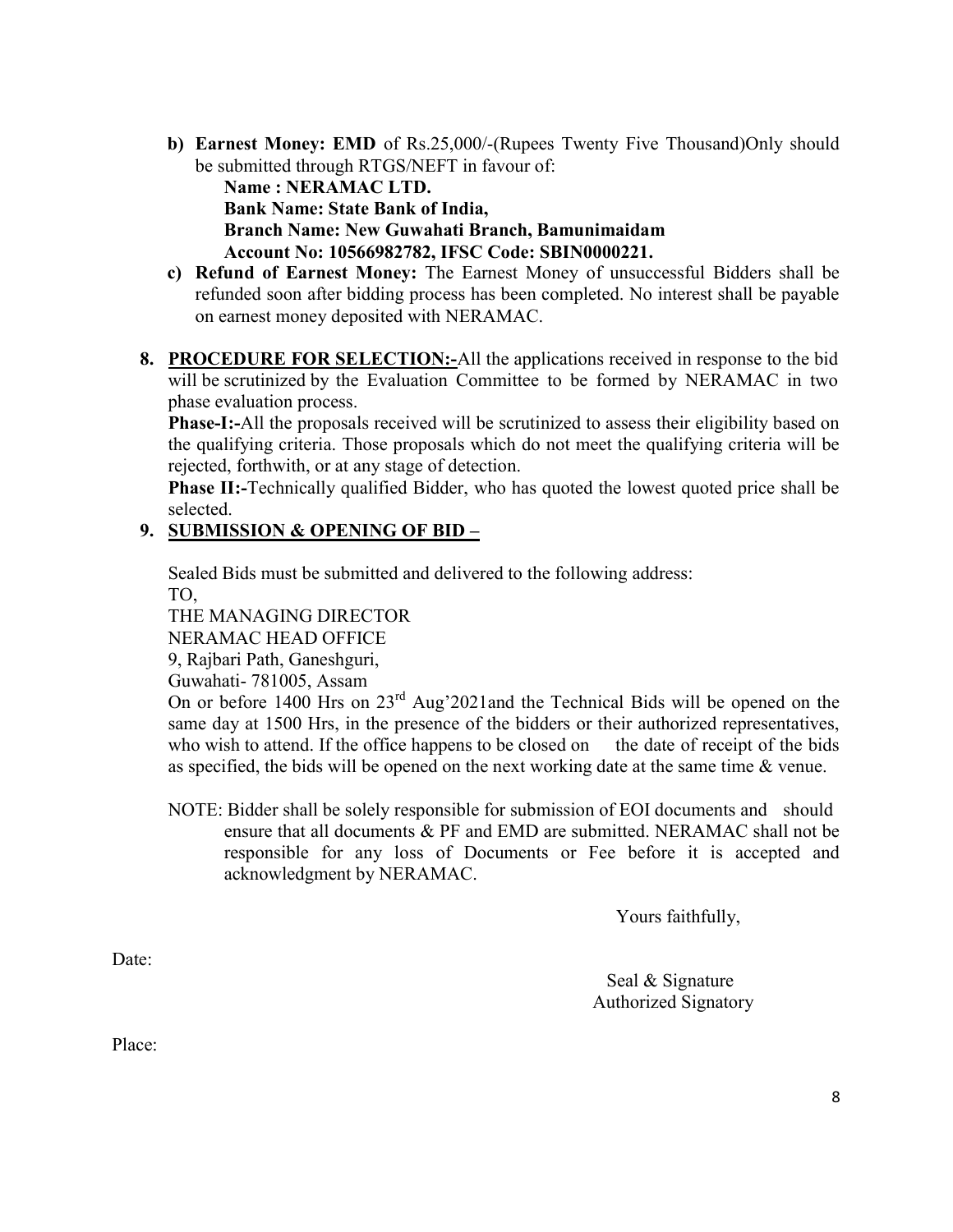### ANNEXURE 'A'

#### BIDDER'S PROFILE ( To be submitted on the bidder's Letter-Head )

- 1. Name of the Organization and Address:
- 2. Status of the firm: Whether Pvt. Ltd. company / Pubic Ltd. company/ Partnership Firm / Proprietorship Firm
- 3. Whether registered with the Registrar of Companies/Registrar of Firms in India. If so, mention number and date and enclose Registration Certificate copy.
- 4. Name and address of Bankers :
- 5. Turnover of the Company/Firm in:

2017-18: 2018-19: 2019-20:

(Please attach a copy of audited Balance Sheet and Profit & Loss Account certified by Chartered Account.

- 8. Whether registered for GST Certification. If so, mention number and date. Also furnish copies of certificate.
- 9. Whether an assessee of Income Tax. If so, mention Permanent Account Number.
- 10. Furnish the names of renowned organizations, where you have done Professional Design Development Services in the last 5 years. Copies of Work Orders & satisfactory working completion certificate are required to be enclosed with the bid.

Date:

Place :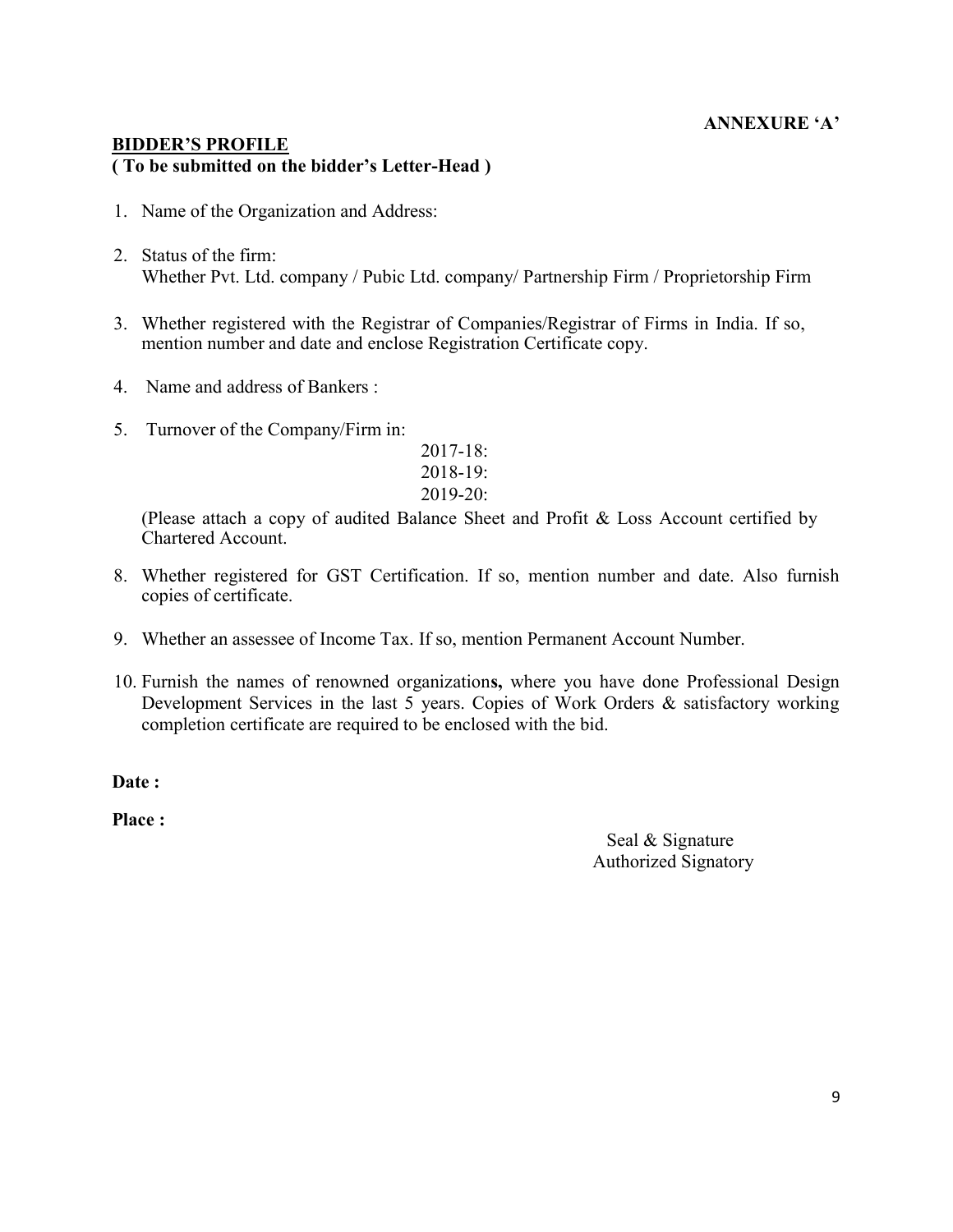## ANNEXURE 'B'

## PRICE BID :- ( To be submitted on bidder's Letter-Head )

| Sl.           | Items (Specification)                                                 | Unit          | Designing        | Printing         |  |
|---------------|-----------------------------------------------------------------------|---------------|------------------|------------------|--|
|               |                                                                       |               | Rate per Unit    | Rate per Unit    |  |
|               |                                                                       |               | (Incl. of Taxes) | (Incl. of Taxes) |  |
|               |                                                                       |               |                  |                  |  |
| $\mathbf I$   | <b>Product Development (Packaging &amp; Branding)-Repetitive Job</b>  |               |                  |                  |  |
| $\mathbf{A}$  | Product Labeling                                                      |               |                  |                  |  |
|               | (sticker- one side)                                                   |               |                  |                  |  |
| B             | Design of Poly Pouch                                                  |               |                  |                  |  |
|               | (both side)                                                           |               |                  |                  |  |
| $\mathbf C$   | Product Tag                                                           |               |                  |                  |  |
| D             | Leaflets (A4 size- multi colour)                                      |               |                  |                  |  |
| F             | Product Catalogue                                                     |               |                  |                  |  |
|               | (A4 size- multi colour)                                               | Per Design    |                  |                  |  |
| G             | Dangler-Multi colour                                                  |               |                  |                  |  |
| H             | Hoarding $[10 \text{ ft} X 12 \text{ ft}]$                            |               |                  |                  |  |
| I             | Road Standee [5 X 3 ft]                                               |               |                  |                  |  |
| J             | Auto Back [3 X 2]                                                     |               |                  |                  |  |
| K             | Welcome Standees [6 X 3 ft]                                           |               |                  |                  |  |
| L             | Flex banner [6 x4 ft]                                                 |               |                  |                  |  |
| 2             | <b>Information Material Dev.</b>                                      |               |                  |                  |  |
|               | [Glossy & mat lamination with multi colour design]-Non Repetitive Job |               |                  |                  |  |
| $\mathbf{A}$  | Annual Report- (A4 size- multi<br>colour)                             | Rate per page |                  |                  |  |
| B             | Brochure (A4 size- multi colour)                                      | Rate per page |                  |                  |  |
| $\mathcal{C}$ | Success Story Booklet- (A 4 Size<br>multi colour)                     | Rate per page |                  |                  |  |
| D             | Table /Wall Calendar                                                  | Rate per page |                  |                  |  |
| E             | Dairy                                                                 | Rate per page |                  |                  |  |
| $\mathbf{F}$  | Concept/Theme Design                                                  | Rate per page |                  |                  |  |

The Agency/Firm may provide additional design development items not mentioned in the bid form.

# Date:

#### Place :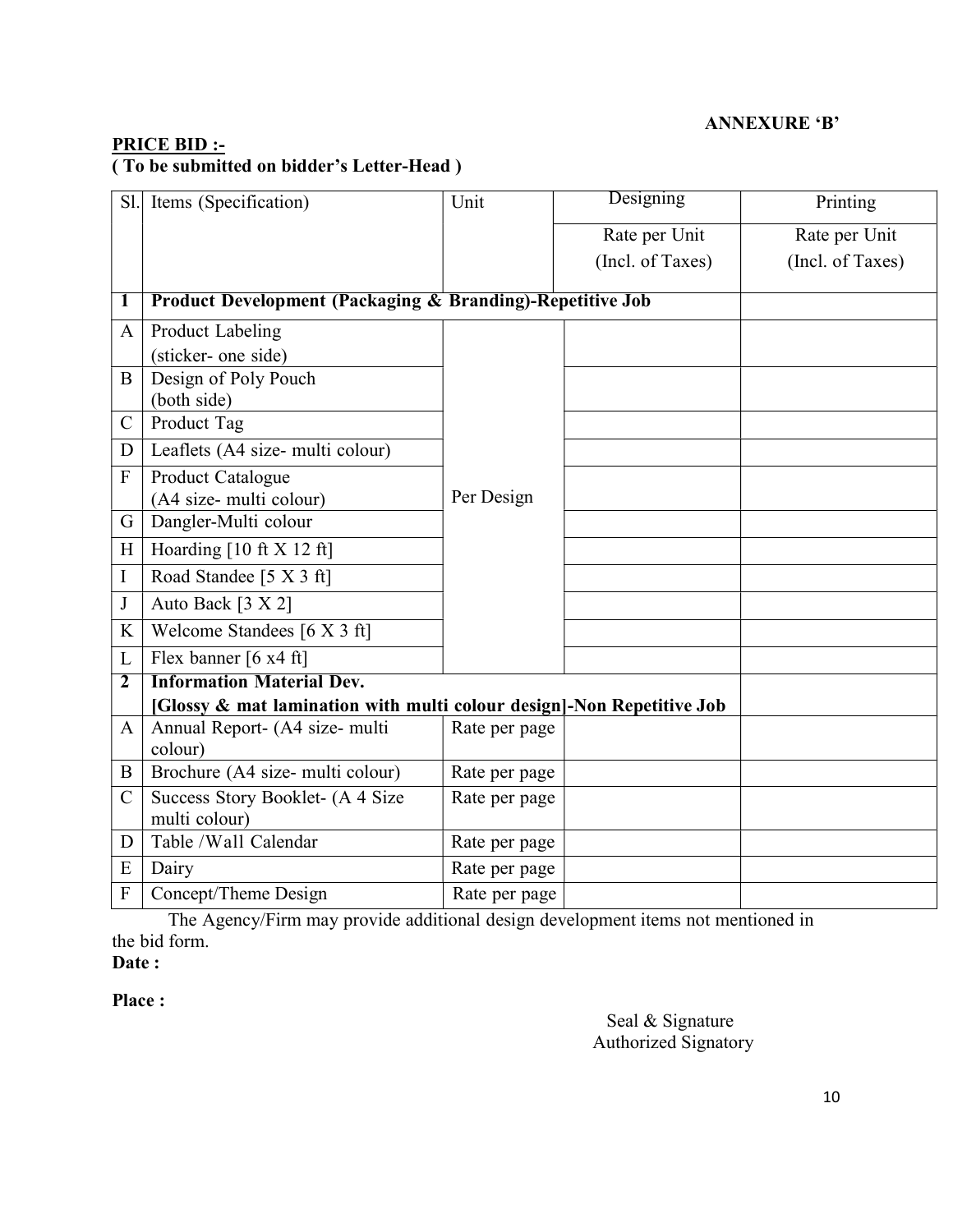### ANNEXURE C

## (ON STAMP PAPER OF Rs.10 DULY NOTARIZED)

### DECLARATION BY THE FIRM/AGENCY

1) I contract the Secondary Channel Channel (Name of the person), am authorized to declare on behalf of the agency / Organization / Society (Name of the Agency/ Organization / Society) hereby declare that the agency has Full-fledged office establishment in India with needed manpower.

2) I also declare that all the statements made in this application are true, complete and correct to the best of my knowledge and brief. I understand that if at any stage, it is found that any information given in this application is false / incorrect or that our Agency/Organization/Society does not satisfy the eligibility criteria, our candidature/empanelment is liable to be cancelled/ terminated.

3) I understand that the decision taken is final in all matters.

4) I hereby agree to work as per the terms and conditions rolled out by NERAMAC.

5) I understand that NERAMAC reserves the right to accept or reject and to cancel the empanelment process and reject all expression of interests at any time prior to the award of contract, without assigning any specified reasons whatsoever.

Date:

Place :